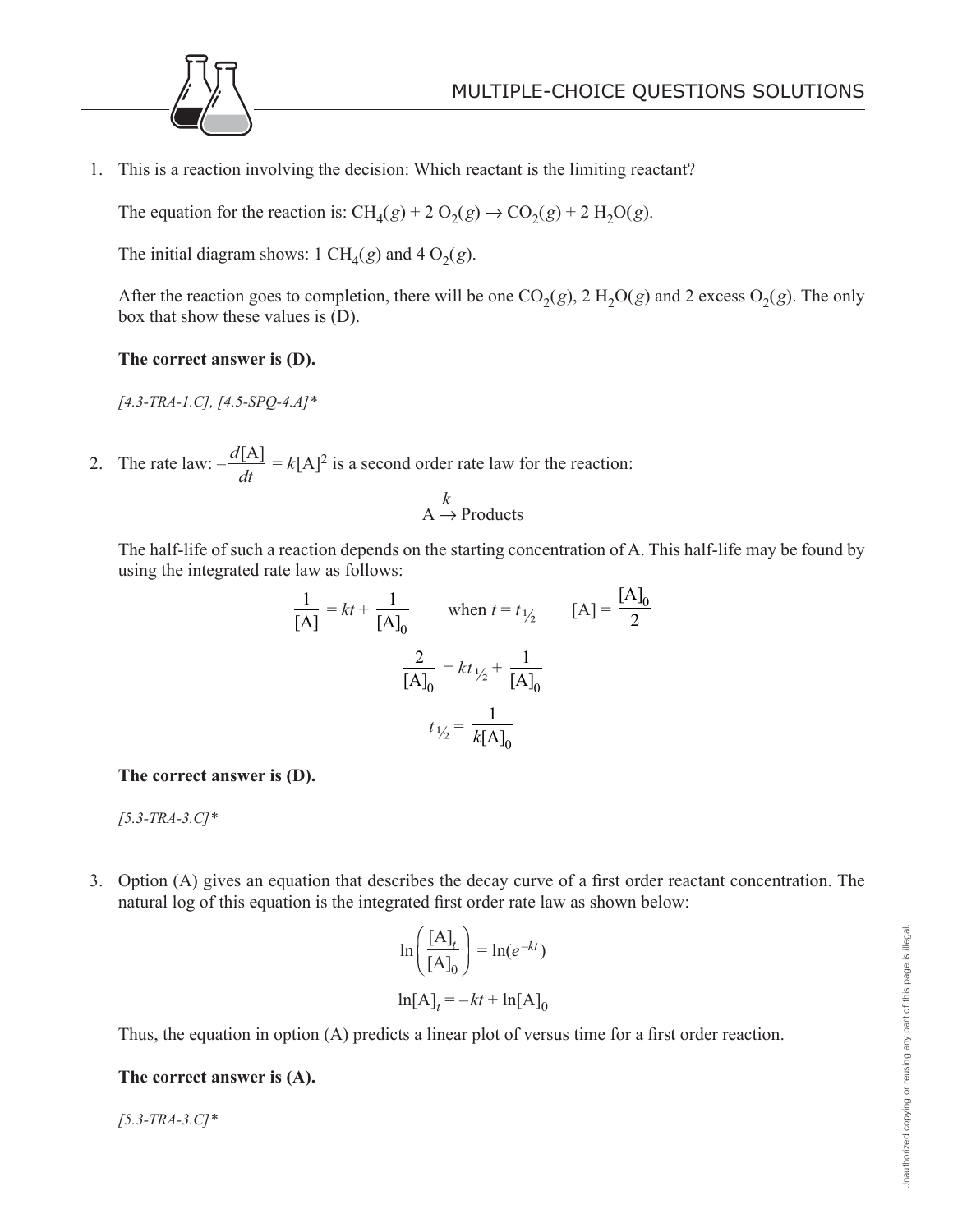4. The equilibrium constant at the standard state occurs when Δ*G*° = 0 = –*RT* ln *K*. Thus, to find the temperature at which  $K = 1$ , solve the equation for:  $\Delta G^{\circ} = 0 = \Delta H^{\circ} - T \Delta S^{\circ}$  for *T*.

$$
T = \frac{\Delta H^{\circ}}{\Delta S^{\circ}}
$$

#### **The correct answer is (B).**

*[9.3-ENE-4.C]\**

5. The Nernst equation,  $E = E^{\circ} - \frac{RT}{T}$ *nF* ln *Q*, relates the cell potential, *E*, to *Q*, the reaction quotient. Since *i* [products]

*Q* = *j* [reactants] , changing the concentration of a product will change the cell potential.

#### **The correct answer is (C).**

*[9.9-ENE-6.C]\**

6. A reaction is thermodynamically favorable in the standard state if  $\Delta G^{\circ} = \Delta H^{\circ} - T \Delta S^{\circ}$  is negative.

## **The correct answer is (B).**

*[9.3-ENE-4.C]\**

7. The particle diagram indicates one small black ion for every three large white ions. Metal cations of a given period are smaller than the nonmetal anions in the same period because the anions have one more complete shell of electrons and more electron-electron repulsions expanding the electron cloud. AlCl<sub>3</sub> is consistent with this diagram because  $Al^{3+}$  should be much smaller than Cl<sup>−</sup>, and the Al/Cl ratio should be 1/3.

## **The correct answer is (C).**

*[2.3-SAP-3.C]\**

8. The mass spectrum of element X shows two stable isotopes separated by two mass units in about a 1:19 abundance proportion with the heavier isotope more abundant. This pattern is consistent with the naturally occurring isotopes of indium, option (C)  $^{113}$ In = 4.29%;  $^{115}$ In = 95.71%.

## **The correct answer is (C).**

*[1.2-SPQ-1.B]\**